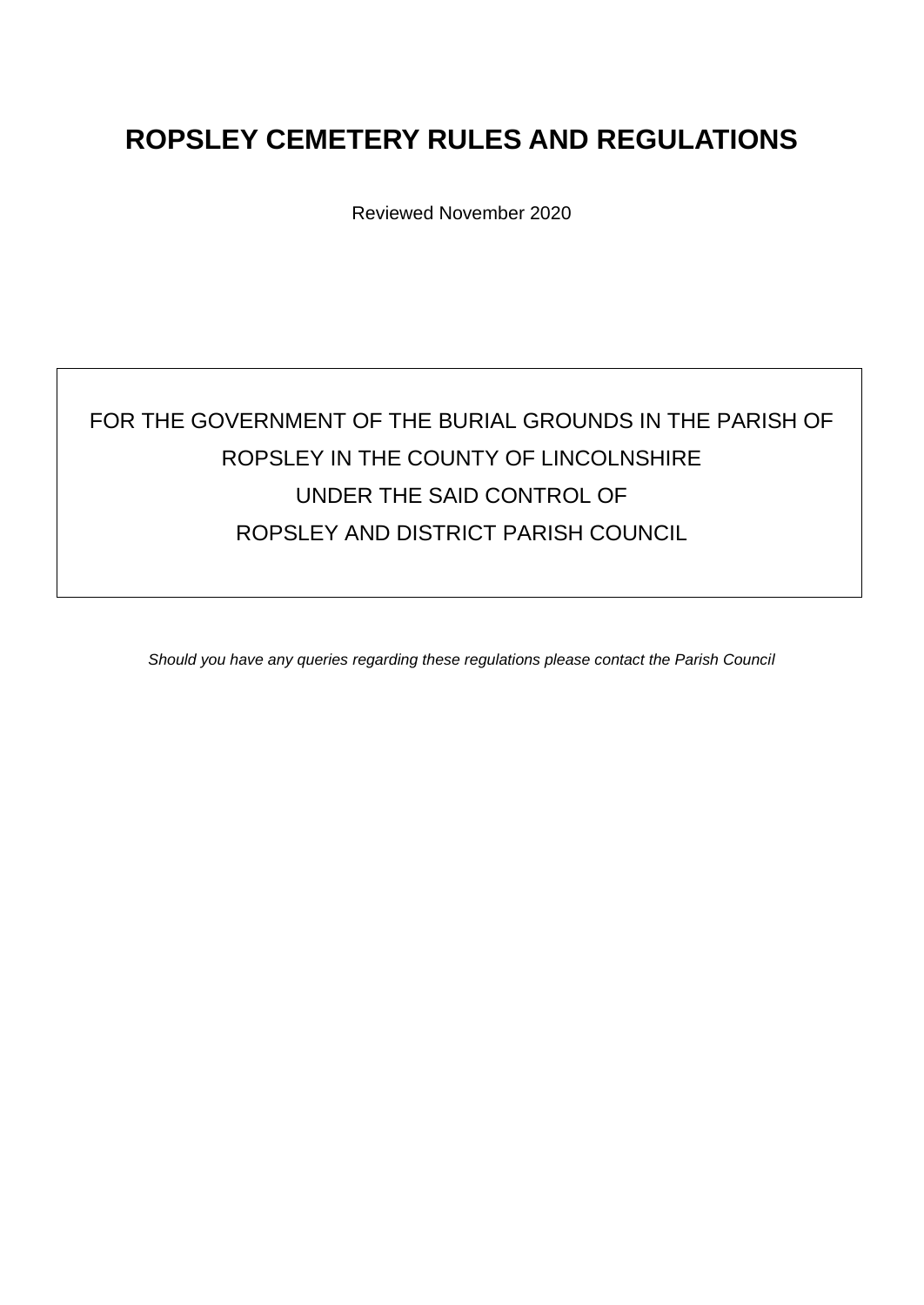# ROPSLEY AND DISTRICT PARISH COUNCIL

Nikki Gascoigne Clerk & RFO 482 Newark Road, North Hykeham, Lincolnshire, LN6 9SP Email ropsleypcclerk@hotmail.co.uk Telephone 01522 695396

At least 5 days' notice must be given of an Interment in every case, exclusive of Sunday. Interments at a shorter notice will, if possible, be arranged in exceptional cases by the Council, but an extra charge may be made in such cases to cover any extra costs incurred.

## **1. PAYMENT OF FEES**

Payment by bank transfer is preferred. Please contact the Clerk by email at [ropsleypcclerk@hotmail.co.uk](mailto:ropsleypcclerk@hotmail.co.uk) to obtain bank details. Cheques made payable to Ropsley & District Parish Council may be sent to the Clerk at the address abovw. No receipts for any monies will be valid except those officially issued by the Clerk.

### **3. TIME OF BURIAL**

Burials will take place in daylight, usually not later than 3.00 p.m. The Clerk must be notified of the time of Interment.

### **4. DEATH CERTIFICATE**

A Registrar's Certificate or Coroner's Order for Burial must be delivered to the Clerk of the Council for preservation prior to the Interment.

### **5. ADMISSION OF VEHICLES**

The coffin is to be conveyed to the burial space. No vehicle (other than by Council permission) will be allowed to enter the Burial Ground and these may not remain on the grounds longer than necessary. If any damage is done to the Council's land or premises by bringing in of materials, Memorials, or from any other cause, the person or persons doing such damage will be held responsible for the same.

### **7. EXCAVATION OF GRAVES**

The responsibility for excavation of all graves shall rest with the Council. No mechanical diggers to be used.

### **8. DEPTH OF GRAVE / BRICK LINED GRAVES**

No grave shall be deeper than ten feet but if the Council finds it impractical (owing to drainage or any other cause) to dig as deep as six feet, in any particular grave space, it reserves the right to specify a maximum depth to which the grave can be dug. No body shall be buried in such a manner that any part of the coffin is less than three feet below the level of the ground adjoining the grave. The Parish Council will consider requests for brick lined graves/metal caskets. The additional costs incurred must be borne by the family of the deceased.

### **9. SITE OF GRAVES/CONSECRATION**

No deviation from the current order of Burials as shown by the plan kept by the Clerk will be allowed. Burial may be in consecrated or unconsecrated ground, depending on availability. The process of consecrating plots/grave spaces is the responsibility of the family of the deceased where no such consecrated space is available.

### **10. EXCLUSIVE RIGHT OF BURIAL**

When an Exclusive Right of Burial is acquired, the full name and address of the purchaser must be supplied. Purchasers shall not dispose of their rights without the consent of the Council. Where any rights have not been exercised, the burial authority may, at any time after the expiration of 50 years, beginning with the first day, serve notice on the owner unless within six months of the date the owner notifies the Council, in writing, of his/her intention to renew them.

# **11. PURCHASED GRAVE SPACES**

Grants of Exclusive Right of Burial may be purchased upon request to the Parish Council Clerk. The request may be made either by the purchaser or their agent. Upon receipt of the current fee (available on request from the Clerk to the Parish Council) the Clerk will issue a Grant of Exclusive Right of Burial to the purchaser. The Grant will be numbered and contain all relevant details of grave space(s) purchased and the name and address of the purchaser(s). The Deed (Grant) will remain the property of the purchaser and his/her successor for a period of 50 years. When the purchased grave space is to be used for a burial then the Deed (Grant) of Exclusive Right of Burial should be surrendered to the Parish Clerk. Grants of Exclusive Right of Burial are reserved for local residents and relatives thereof.

### **12. TRANSFER OF OWNERSHIP**

On the transfer of ownership of an Exclusive Right of Burial in a grave or graves (owing to death or otherwise), such transfer must be registered and the deed produced for endorsement.

### **13. MEMORIALS**

Single memorials - **maximum** dimensions 27" x 21" x 3" with flower vase (optional) incorporated only will be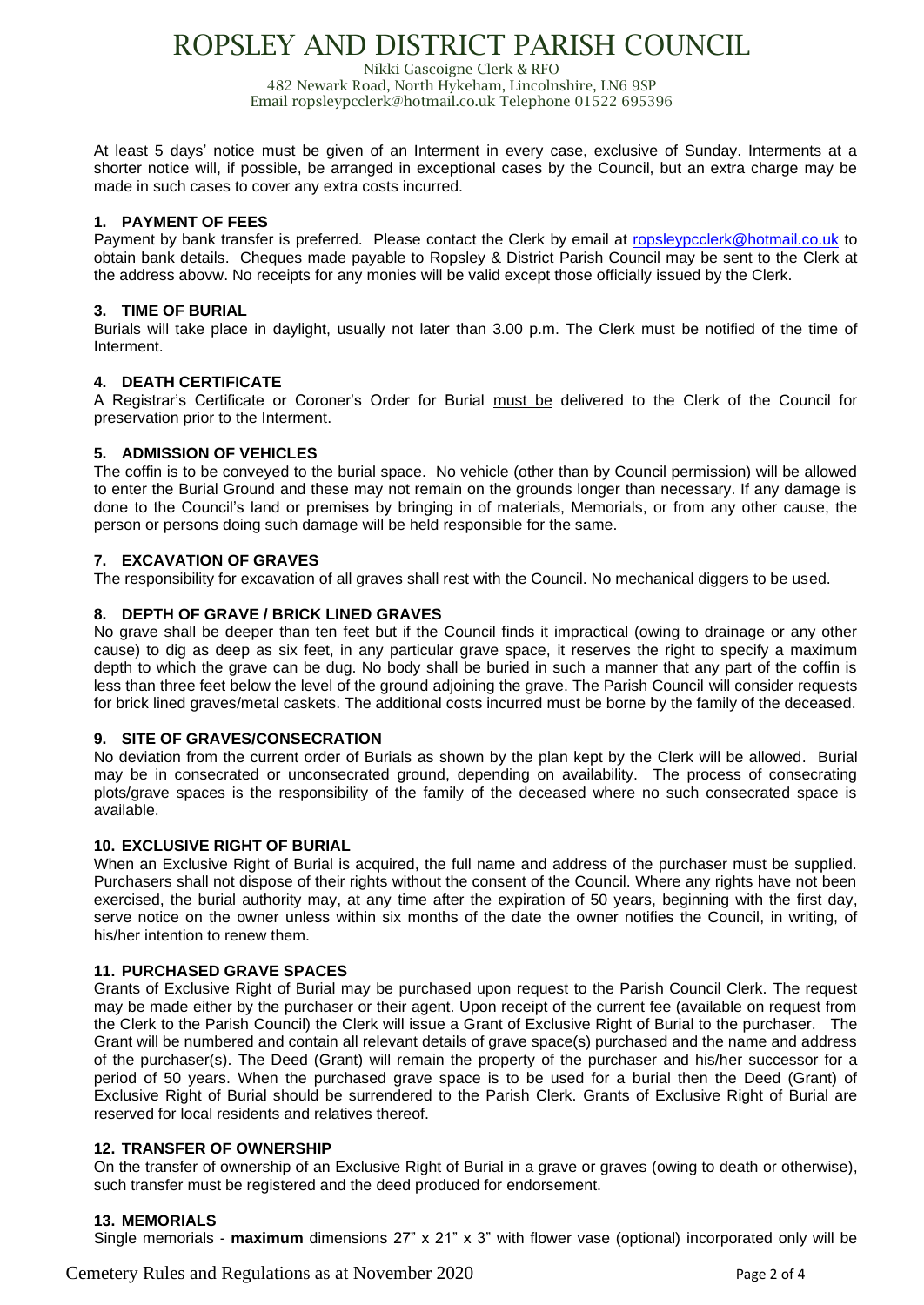# ROPSLEY AND DISTRICT PARISH COUNCIL

Nikki Gascoigne Clerk & RFO 482 Newark Road, North Hykeham, Lincolnshire, LN6 9SP Email ropsleypcclerk@hotmail.co.uk Telephone 01522 695396

permitted. The base upon which the headstone is sited should not exceed 3" x 24" x12". Please note that it cannot be guaranteed that the placement of a memorial or monument is at the head end of the grave. In respect of all graves for which an Exclusive Right of Burial has been acquired, a drawing showing dimensions, proposed inscriptions and a description of the stone must be forwarded to the Parish Council for approval. Permission to be sought from the Council in respect of double memorials.

### **No Kerbing or edging stones are allowed.**

### **13.1 CREMATION MEMORIALS**

Where flat memorials are used they must be flat in the ground and below the level of the surrounding grass.

### **14. NOTICE OF WORK**

All Masons etc need to provide proof of appropriate professional membership, evidence of relevant Risk Assessment & Safe System of work and legal indemnity, as they are responsible for their acts or omissions whilst in the Cemetery on Parish Council Property. Three days notice must be given to the Clerk by masons etc. before erecting any monument, and work of every description must be completed as soon as possible. The current fee for erection of a memorial shall be payable to Ropsley & District Parish Council through the Clerk (see current fees for details).

### **15. MAINTENANCE**

The Council reserves the right to maintain the graves. The graves will be levelled as required.

### **16. REOPENING OF GRAVES**

The owner or executor shall be responsible for the removal of memorials and kerbs (if any) on the reopening of graves and replacement of same within eighteen months. The cost of removing must be borne by the owner /executor, and the Council will not be responsible in the event of a monument or stone becoming broken or damaged, lost or destroyed during such work.

### **17. DAMAGE TO MEMORIALS**

The Council will not be responsible for any damage to monuments, memorials, flower vases or plaques occasioned by storms, wind, lightning, subsidence, vandalism or any other cause.

If a memorial is found to be unsafe and dangerous it may be made safe by the Parish Council. The Grave owner will then be contacted to see if they would like have the memorial refixed, if this is possible. The Grave owner will be responsible for any charges to have the memorial refixed or repaired.

# **18. FLORAL TRIBUTES**

(a) All funeral wreaths and flowers will be left on a new grave for a period of not less than four weeks. After the four week period has elapsed, the wreaths and flowers will be removed if this has not already been done by the family of the deceased.

(b) No bushes shrubs or plants are allowed other than in monumental vases and memorials with incorporated vases.

(c) The placing of memorials, plants or shrubs will NOT be allowed on the plots used for burial of cremated remains.

(d) Plastic domes or similar on graves are not permitted.

# **19. PLANTS/SHRUBS AND MEMORIALS**

The placing of memorials, plants or shrubs (or any other miscellaneous objects) will not be allowed on the plots used for the burial of cremated remains. Only statutory sized plaques and memorial vases as stated in rule number 21 will be allowed.

The Council reserves the right to remove any unauthorised flower receptacle or miscellaneous items from the graves as it deems necessary. Christmas wreaths left on the graves will be removed by the Cemetery Groundsman usually at the end of February.

# **20. VISITORS AND DOGS**

All persons visiting the Cemetery should act in a responsible manner whilst on the grounds. Dogs must be kept under control and on a leash always.